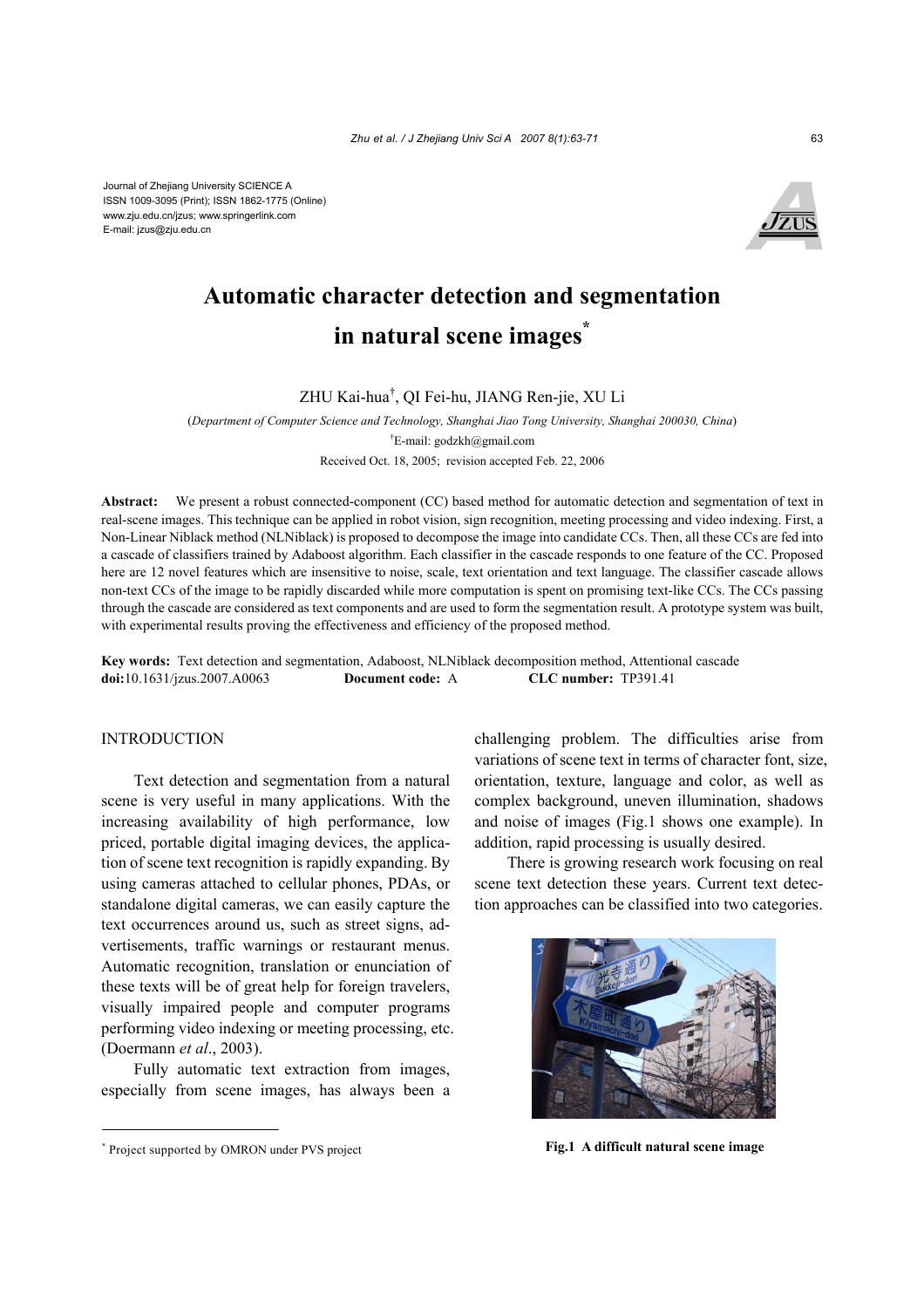The first category is the texture-based methods. Shin *et al*.(2000) used a star-like pixel mask to expose the intrinsic features of text occurrences. Clark and Mirmehdi (2000) proposed 5 localized measures and used a combination of these measures to get candidate text regions. Frequency domain techniques are also used to detect text-like texture, such as: Fourier transform on short scanning line (Chen *et al*., 1999), discrete cosine transform (Zhong *et al*., 2000), Gabor transform (Ferreira *et al*., 2003), wavelet decomposition (Li *et al*., 2000), multi-resolution edge detector (Gao and Yang, 2001). We find these methods perform quite well on relatively small characters such as text lines on a menu or a document, because smaller texts often have stronger texture responses. However, for big characters such as road signs or shop names (like Fig.1), the strong texture response of complex background will mislead these algorithms and leave the big characters undiscovered.

The second category is the connected-component (CC) based methods. Color quantization (Wang and Kangas, 2003), morphological operation (Hasan and Karam, 2000) and symmetric neighborhood filters (Haritaoglu, 2001) are often used to form the candidate CCs. We find these methods can effectively deal with the big characters as well as the small ones, but to choose the exact text CC from the candidate ones often relies on heuristic rules, such as: aspect ratio (Hasan and Karam, 2000; Haritaoglu, 2001; Wang and Kangas, 2003), aligning-and-merging analysis (Wang and Kangas, 2003), layout analysis (Gao and Yang, 2001), hierarchical connected components analysis (Haritaoglu, 2001). These rules are often instable and cannot guarantee robust detection result.

In this paper, we propose a more stable and more robust CC-based algorithm, which can enable us to integrate the heuristic rules and features in a more regularized and effective way. So that our algorithm can effectively tackle various difficulties in the natural scene, such as complex background, complex text layout, different text languages, uneven illumination, wide variation of text size and orientation.

The framework of our proposed algorithm is shown in Fig.2. The method is composed of three stages. In the first stage, a novel Non-Linear Niblack (NLNiblack) method is used, which can efficiently and effectively decompose the gray image into candidate CCs. In the second stage, every candidate CC is fed into a series of classifiers and each classifier will test one feature of this CC. If one CC is rejected by any of the classifiers in the cascade, then it is considered as a non-text CC and need no further judgment. In the last stage, the CCs passing through the whole classifier cascade will be processed by a post processing procedure and form the final segmentation result.



**Fig.2 The text detection algorithm** 

This framework substantially differs from the existing text detection algorithms in two key points.

The first point is that a classifier cascade is used, which can easily discard most non-text CCs and rapidly focus on more promising text CCs. This idea is inspired by face detection technique (Viola and Jones, 2001) and can process images rapidly while achieving high detection rates. However, due to the essential difference between text detection and face detection, a specific learning scheme was originally proposed for the text detection problem.

The second point is that a series of novel features is proposed, each of which has specific contribution to the text detection task. As will be shown later, some of the features can take the advantage of an image's texture characteristic, some of them can exploit the spatial coherent information and some of them can efficiently accelerate the whole algorithm, etc. By using these features, our algorithm can have the advantages of both texture-based methods and CC-based methods, while suppressing their drawbacks. This work is an innovative attempt to formulate a series of features for text detection.

A prototype system was developed using a mobile phone, Sony Ericsson S700c, attached with a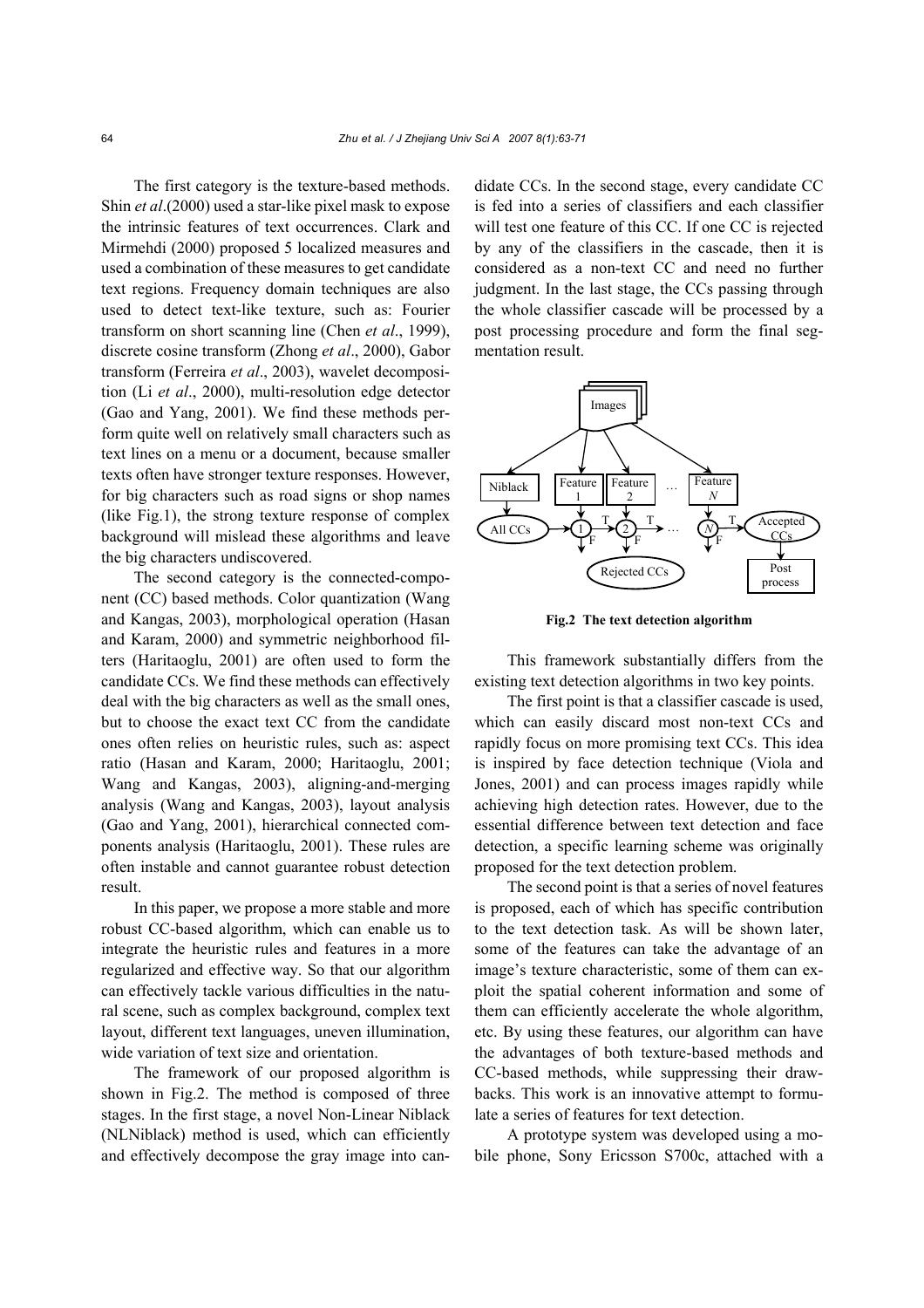120 M pixel sensor. This system exhibited in the Shanghai International Industry Fair 2004. Its ability to automatically detect, segment and translate English and Japanese signs into Chinese proved the effectiveness and efficiency of our algorithm.

## NLNIBLACK DECOMPOSITION

As we know, decomposing an image into a set of CCs is a very crucial step in CC-based methods. If the decomposition step yields poor results, the performance of the whole algorithm will be in question. There are several existing methods (Hasan and Karam, 2000; Haritaoglu, 2001; Wang and Kangas, 2003) aiming at effective and robust decomposition. Besides this concern, the computation efficiency and simplicity of implementation also concern us. Therefore, we propose a very efficient NLNiblack thresholding method inspired by Winger *et al*.(2000):

$$
NLNiblack(x, y) = \begin{cases} 1, & f(x, y) > T_{+}(x, y), \\ -1, & f(x, y) < T_{-}(x, y), \\ 0, & \text{others}, \end{cases}
$$
 (1)  

$$
T_{\pm}(x, y) = \hat{\mu}_{p1}(x, y, W_{B}) \pm k \cdot \hat{\sigma}_{p2}(x, y, W_{F}),
$$

$$
\hat{\mu}_{p1}(x, y, W_{B}) = Order[Mean(f(x, y), W_{B}), p1, W_{B}],
$$

 $\hat{\sigma}_{p2}(x, y, W_{\rm F}) = Order[Deviation(f(x, y), W_{\rm F}), p2, W_{\rm F}],$ 

where  $k$  is set to be 0.18 as standard Niblack method;  $f(x,y)$  is the input pixel intensity at position  $(x,y)$ ; *Mean*( $W$ ), is the mean value filter with width *W*; *Deviation*(.,*W*) is the standard deviation filter with width *W*; *Order*[., $p$ ,*W*] is the ordered statistics filter with *p* percentile and width *W*.

The difference between the NLNiblack and the original Niblack is that two ordered statistics filters, *Order*[.,*p*,*W*], are added to the background filter  $\hat{\mu}_{p}(x, y, W_B)$  and foreground filter  $\hat{\sigma}_{p}(x, y, W_F)$ .

In the background filter  $\hat{\mu}_{p}$  (*x, y, W*<sub>B</sub>), the filter width,  $W_{\text{B}}$ , is equal to 1/16 of image width and  $p1$  is set to be 50%. Because the large median filter can extract background objects while not excluding their high frequency components. This background filter can handle the uneven lighting in natural scenes.

In the foreground filter  $\hat{\sigma}_{p2}(x, y, W_{F})$ , the filter width  $W_F$  is 1/5 of  $W_B$  and  $p2$  is set to be 80%. This

high percentile filter can effectively 'spread' the influence of small areas with high variance to the neighboring regions and can effectively increase the local noise suppression.

Then we label the CCs in two thresholded layers, 1 and −1, respectively. The proposed NLNiblack decomposition can effectively handle difficult conditions, such as low contrast, uneven illumination and degraded text. Fig.3 shows the result.



**Fig.3 NLNiblack results: black 1, white −1. (a) (c) (e) are original pictures and (b) (d) (f) are the corresponding NLNiblack results** 

## FEATURES TO DETECT CHARACTERS

After decomposing the image into a set of CCs, the segmentation problem is converted into a classification problem—what has to be done is to classify all candidate CCs into 2 categories, text or non-text. Then 12 novel features are proposed to expose the intrinsic characteristics of text CCs.

#### **Geometric features**

The first three features are geometric features.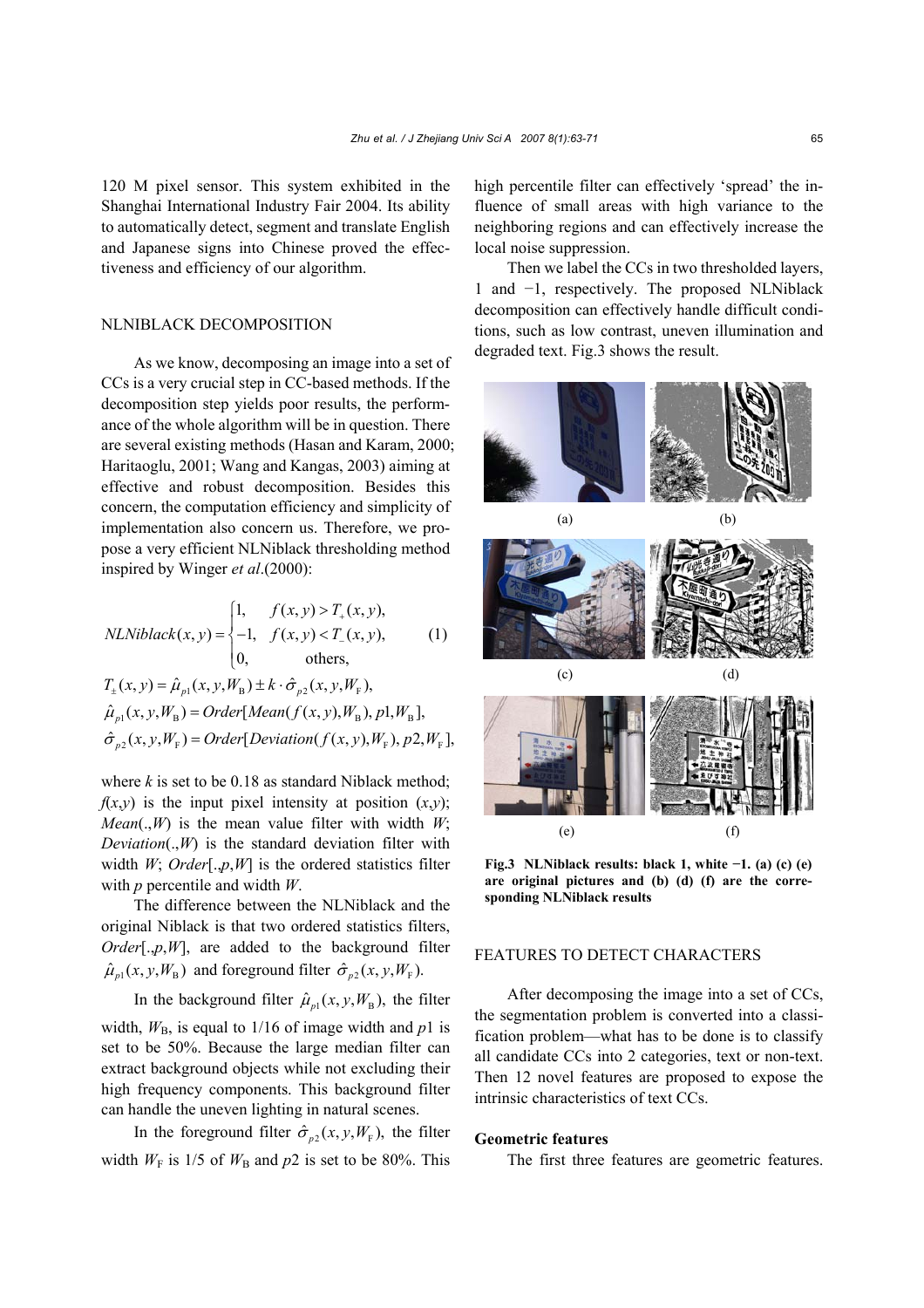They are just some common features but can effectively discard a large proportion of apparently non-text CCs at very small computational expense. So they can dramatically decrease the execution time of the whole algorithm.

Area Ratio is used to discard too big or too small CC<sub>s</sub>:

$$
Feature\_AreaRatio = \frac{Area(CC)}{Area(Picture)}.
$$
 (2)

Length Ratio is used to discard too long or too short CCs:

$$
Feature\_LengthRatio = \frac{\max(w, h)}{\max(PicW, PicH)}.
$$
 (3)

Aspect Ratio is used to discard too thin CC:

$$
Feature\_AspectRatio = \max(w/h, h/w). \quad (4)
$$

From these three features, we can build three classifiers, each of which will test one feature. The effect of these geometric features can be viewed in Fig.4—after the filtering process of the geometric classifiers, apparently non-text CCs are filtered out. The method for training the classifiers will be discussed in Section 4.



**Fig.4 Effect of geometric classifiers. (a) Input: NLNiblack result; (b) After geometric classifiers** 

### **Edge contrast feature**

The edge contrast feature plays the most important role in the whole algorithm. Proposing of this feature is based on a very common observation, i.e., regardless of the complex background and the uneven lighting, text CCs are often 'highly closed' by edge response. Therefore, we use Eq.(5) to measure the edge closure degree of a CC. This feature fully takes advantage of the texture-based detection methods and also has a very strong response to large characters.

$$
Feature\_EdgeContrast
$$
  
= 
$$
\frac{Border(CC) \cap Edge(Picture)}{Border(CC)}
$$
,  
Edge(Picture) = Canny(Picture) \cup Sobel(Picture), (5)

where *Canny*(*Picture*) and *Sobel*(*Picture*) mean the normalized Canny and the Sobel response of the image, respectively. *Border*(*CC*) means the border pixels of the CC.

This feature provides an image independent measurement of every CC's edge contrast. This kind of independency is a key requirement in the training process. In Fig.5a the grey mask is the *Edge*(*Picture*) response and we can find CCs with small edge closure degree are discarded.



**Fig.5 Effect of edge contrast classifiers. (a) Input: geometric result; (b) After edge contrast classifiers** 

## **Shape regularity feature**

Text CCs often possess more regular shape than arbitrary noise CCs in the natural scene. Based on this observation, we propose 4 features: Holes, Contour Roughness, Compactness and Occupy Ratio (Eq.(6)). We can find text CCs often have smaller value in Holes and Contour Roughness, but larger value in Compactness and Occupy Ratio, while non-text CCs behave just the opposite way. These features are used to suppress noise with irregular shape but have strong texture response.

$$
Feature\_ContourRoughness
$$
\n
$$
= \frac{|CC - open(imfill(CC), 2 \times 2)|}{|CC|},
$$
\n
$$
Feature\_CCHoles = |imholes(CC)|,
$$
\n
$$
Feature\_Compact = \frac{Area(CC)}{|Border(CC)|^2},
$$
\n
$$
Feature\_OccupyRatio = \frac{Area(CC)}{Area(BoundingBox(CC))},
$$
\n(6)

 $\begin{matrix} \end{matrix}$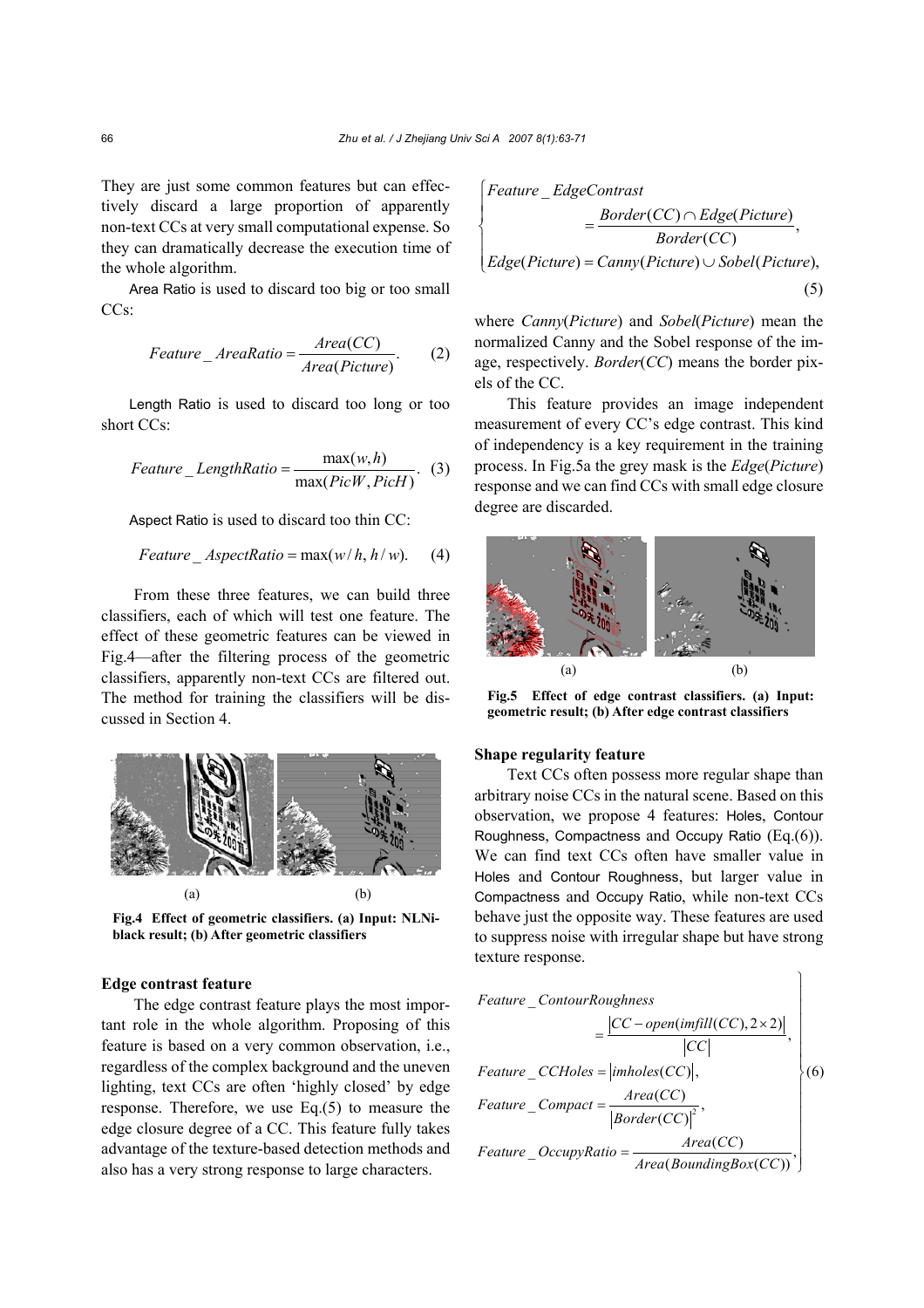where *imfill*(.) fills the holes in the CC; *imholes*(.) count the holes in the CC; *BoundingBox*(.) is the bounding box of the CC.

In Fig.6, we can see irregular noises with high texture and contrast responses are effectively reduced. For instance, it is very difficult to discard the small 'CAR' symbol on the board without using the shape regularity features.



**Fig.6 Effect of shape regularity classifiers. (a) Input: edge contrast result; (b) After shape regularity classifiers**

#### **Stroke statistics feature**

Character is composed of strokes, so we proposed two computationally demanding features which expose the stroke statistics about CC. These two features check other aspects of 'irregularity' in term of character stroke.

The first feature is Mean Stroke Width based on the observation that character stroke width is often relatively small:

$$
Feature\_Store\_Mean
$$
  
= Mean(strokeWidth(skeleton(CC))). (7)

The second feature is Normalized stroke deviation based on the observation that strokes of character often have similar width and the CC with big stroke variance is very likely to be noise:

$$
Feature\_Stroke\_std
$$
  
= 
$$
\frac{Deviation(strokeWidth(skeleton(CC)))}{Mean(strokeWidth(skeleton(CC)))}
$$
. (8)

In Eqs.(7) and (8), *skeleton*(.) stands for the morphological skeleton operation and *strokeWidth*(.) stands for the shortest distance from the pixel on the CC skeleton to the outside pixels.

In Fig.7, we can find that the big characters survive after passing through these classifiers while noises are effectively reduced.



**Fig.7 Effect of stroke statistic classifiers. (a) Input: NLNiblack result; (b) After stroke statistic classifiers**

### **Spatial coherence features**

The last two spatial coherence features exploit the spatial coherence information to filter out the non-text CCs. Noises will have less spatial regularity and coherence, so we propose these two features:

Spatial coherence area ratio

$$
Feature\_AreaRatio\_S = \frac{Area(imdilate(CC, 5 \times 5))}{Area(Picture)}.
$$
\n(9)

Spatial coherence boundary touching

*Feature Boundary*  $S = Bound (indilate (CC, 5 \times 5))$ *.* (10)

In Eqs.(9) and (10), *imdilate*(., *strel*) stands for the morphological dilation operation with structural element, *strel*. In this stage, the apparently non-text CCs have already been discarded. Then in every layer, if some CC expands significantly after being dilated with a small structural element, it is more likely to be spatially correlated random noise. On the contrary, the text CCs will not act like this because of the structural nature of characters.

By using the spatial coherence features, we can efficiently reduce the noises (Fig.8).



**Fig.8 Effect of spatial coherence classifiers. (a) Input: stroke result; (b) After spatial coherence classifiers**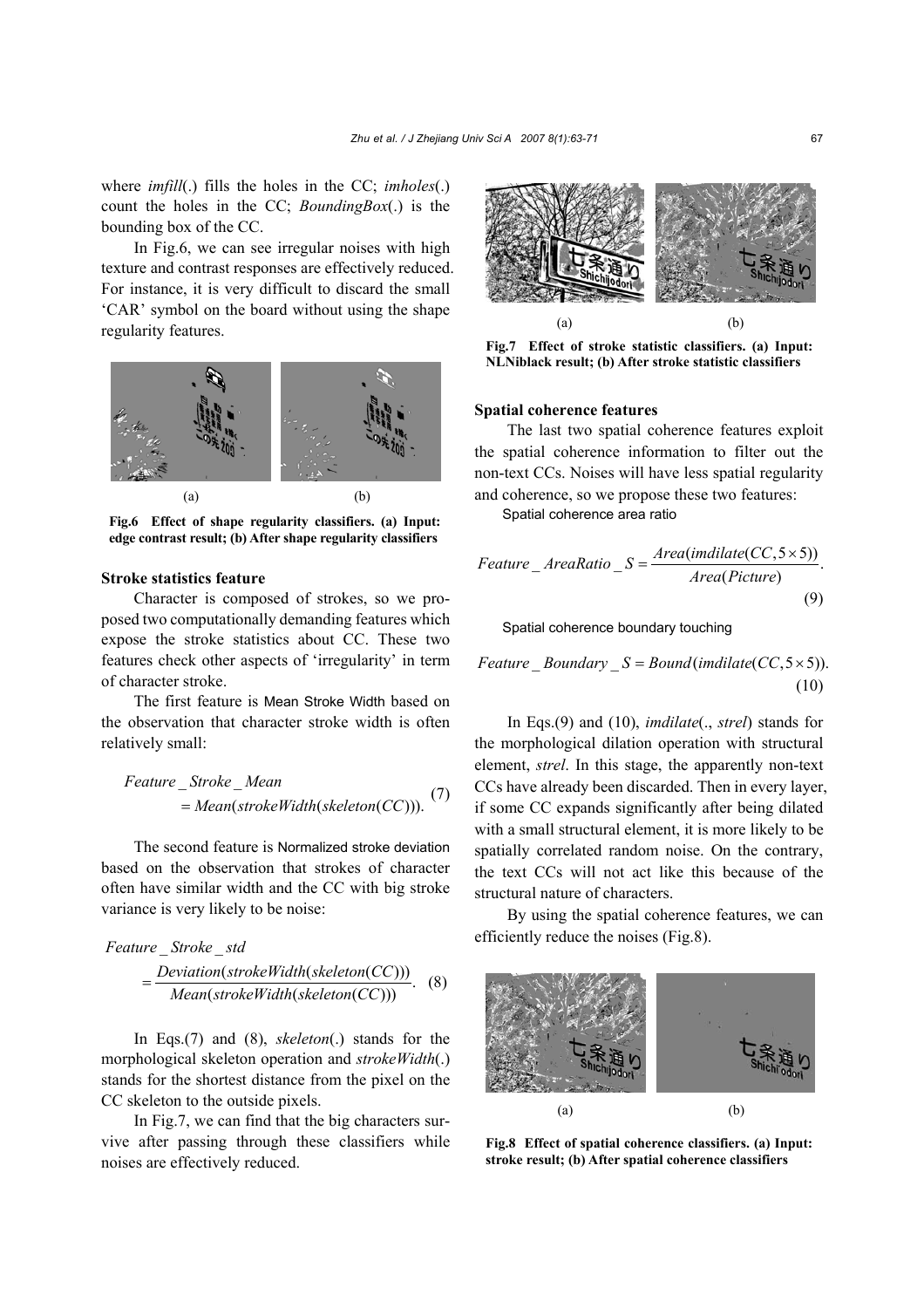## CLASSIFIER CASCADE TRAINING

Since we have already had a set of CCs and for every CC we have 12 features which can effectively separate text CC from non-text CC, the remaining problem is how to use these features. The easiest solution is heuristically setting all thresholds manually. This is a very unstable approach. Therefore, a better solution may be the machine learning method.

Then the further problem is which machine learning method to use. Since some of the features we use are computationally demanding, such as stroke statistics features and edge contrast feature, it is unwise to calculate all of the 12 features together during classification. We need a mechanism to discard most of the non-text CCs by using less computation. This requirement reminds us of the Adaboost scheme and the attentional cascade architecture used in face detection (Viola and Jones, 2001).

Although we use Adaboost to train all the classifiers and also build an attentional cascade, our method substantially differs from the techniques used in (Viola and Jones, 2001) because text detection and face detection are two essentially different tasks. Table 1 compares these two tasks.

**Table 1 Text detection vs face detection** 

|                            | Text detection          | Face detection                   |
|----------------------------|-------------------------|----------------------------------|
| Basic unit                 | Connected<br>component  | $24\times24$ detection<br>window |
| Feature number             | 12/CC                   | 45396/Window                     |
| Feature quality            | High                    | Vary violently                   |
| Negative sample            | Easy to find            | Need careful<br>consideration    |
| Performance<br>information | Not known in<br>advance | Known after<br>feature selection |

#### **Notation**

Before going into training scheme details, we will first clarify the notation we use (Table 2).

### **Important assumption**

We will feed all the CCs into the classifier cascade. If one CC is rejected by any classifier, it is regarded as non-text CC. Therefore, it is easy to know that we have the following relationship:

$$
F = \prod_{i=1}^{M} f_i, \quad D = \prod_{i=1}^{M} d_i.
$$

| Parameter | Meaning                                                                     |
|-----------|-----------------------------------------------------------------------------|
|           | False positive rate:<br>area(error)/area(negative)                          |
| d         | Detection rate: <i>area(hit)/area(positive)</i>                             |
| FR        | False rejection rate: $1-f=[area(negative)-$<br>area(error)]/area(negative) |
| P         | Positive training set                                                       |

|                | rositive training set                                                                       |
|----------------|---------------------------------------------------------------------------------------------|
| $N_i$          | The <i>i</i> th negative training set                                                       |
| $f_i$          | Maximum false positive rate of the <i>i</i> th layer                                        |
| $d_i$          | Minimum detection rate of the <i>i</i> th layer                                             |
| $\overline{F}$ | Overall false positive rate                                                                 |
| D              | Overall detection rate                                                                      |
| M              | Number of classifier in the cascade                                                         |
| $h_i$          | The <i>i</i> th weak classifier in the cascade                                              |
| $W_i$          | Weight of the <i>i</i> th classifier in Adaboost<br>$\mathbf 1$ , $\mathbf 1$ , $\mathbf 1$ |

learning scheme

or

$$
\log F = \sum_{i=1}^{M} \log f_i, \quad \log D = \sum_{i=1}^{M} \log d_i.
$$
 (11)

In the logarithm conversion form of the basic relationship, we can find that the overall detection rate is linearly dispatched to all the classifiers. Then we can assume the logarithm form of minimum detection rate is linearly dispatched according to the 'quality' of each classifier. Therefore, we will have the dispatching formulation as follows:

$$
d_i = (D_{\text{dispatch}})^{\gamma}, \tag{12}
$$

where  $D_{\text{dispatch}}$  is the detection rate that can be dispatched and  $\gamma$  stands for the 'quality' portion of the *i*th classifier. We find that this formula has close relationship to the idea of indifference curve proposed by Jie *et al*.(2004).

## **Cascade building process**

First, we will use the standard Adaboost training scheme (Viola and Jones, 2001) to train a "strong classifier", a linear combination of 12 "weak classifiers". Every weak classifier only responds to one single feature of CC and decides whether or not the CC is text.

Second, based on the combination weight we get from Adaboost, we use the following algorithm to train the attentional cascade (Fig.9). Our method differs from the existing methods in adaptively dis-

**Table 2 Notations in the training produce**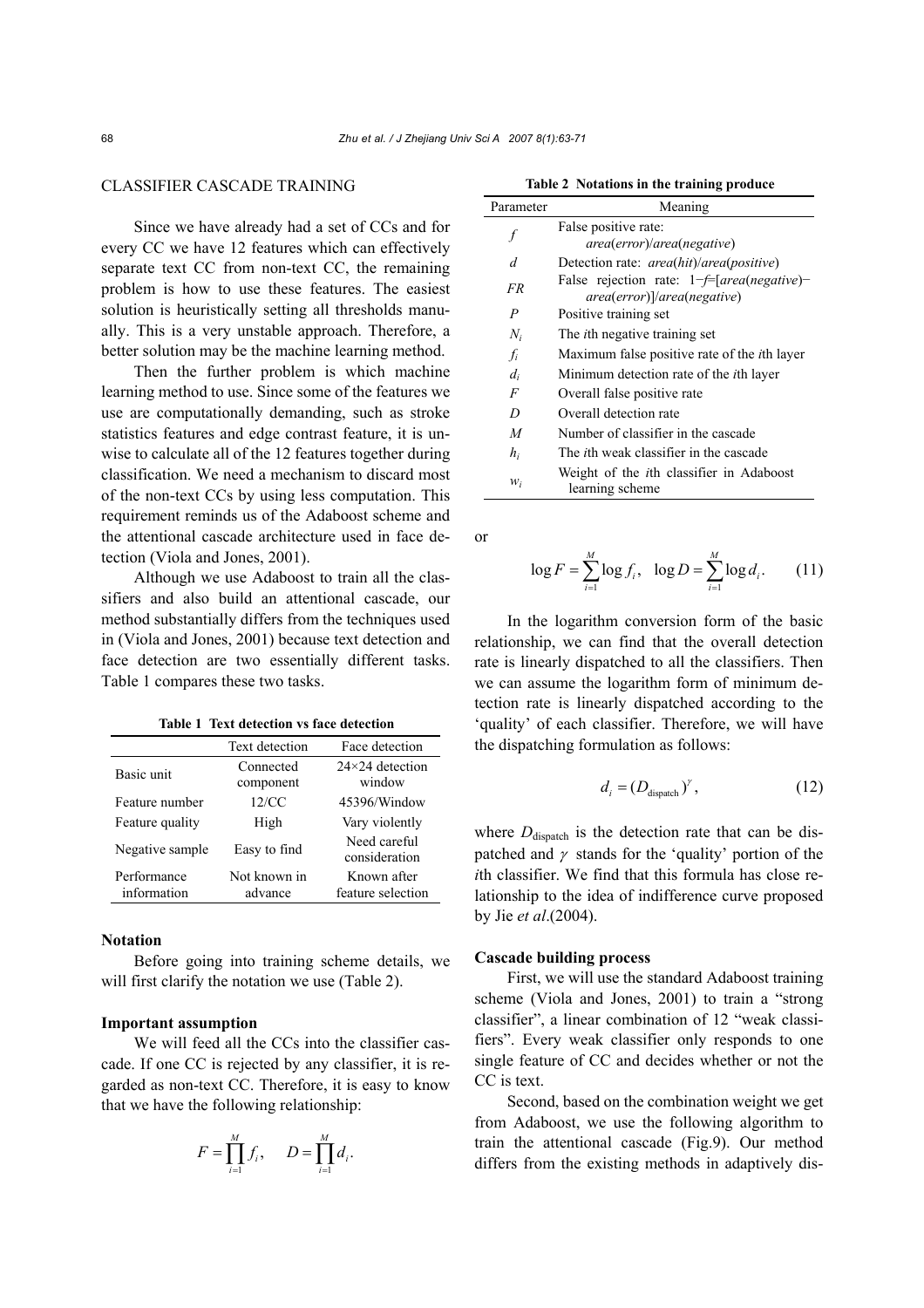patching the entire expected detection rate into 12 classifiers.

```
• User selects overall minimum detection rate D<sub>target</sub>.
• Random select 200 pictures from total 368 pictures
           o P=Set of positive examples
           o N=Set of negative examples
• F_0=1.0; D_0=1.0; i=0• Feature={\{feature_i | j=1 \text{ to } M \}}
  For i=1:M
     D_{i=1}D_{i=1};
     For each feature, in Feature
           Get distribution of featurej based on {P,N};
           Calculate d_i(D_i), f_i(D_i), FR_i(D_i, 1-D_i);
     End 
     Choose the feature k with the biggest f_k(D_i);
     γ=FRk(Di,1−Di)/SUMj(FRj(Di,1−Di));
     d_i = (D_{\text{target}}/D_i)^{\wedge}γ;
     Training: d_i=h_i(d_i, P, N);
     N=∅; 
     Evaluate the current cascaded detector h_i on the
        set of non-text CCs and put any false detec-
        tions into the set N, and D_i = D_i \times d_i;
     Feature=Feature−featurek;
   End
```
**Fig.9 Cascade training algorithm** 

Third, a post process part will be added after the cascade. The strong classifier trained in the first step will be used as the 13th classifier in the cascade. As all 12 features of the CC passing through the previous cascade have been calculated, only a linear combination operation is needed for the strong classifier, which can further improve the accuracy.

Last but not least, the CCs in the black layer and white layer are combined to form the finial result. The adjacent CCs' confidence margin obtained by the 13th classifier is compared, and then the CCs with smaller margin are omitted. The remaining CCs are considered as final result.

## EXPERIMENTAL RESULTS

#### **System architecture**

The authors implemented a prototype system and exhibited it in the Shanghai International Industry Fair 2004. The used Sony Ericsson S700c attached with a 120 M pixel sensor, takes a photo of the natural sign. Then this image is transferred through Bluetooth OBEX protocol to a processing server, 1.6 GHz CPU and 256 M RAM. After seeing the image arrives, the server will do the detection and segmentation of the image. The segmented regions are regularized and then sent to the recognition and translation module. Finally, the resulting image is sent back to the mobile phone. The whole process is done in less than 1 s, and this demo showed that the authors' segmentation algorithm is very robust and fast.

#### **System evaluation**

To better evaluate the algorithm, a database containing 368 difficult scene images (640×480) was built and all the ground truth was labelled manually (like Fig.10b).



**Fig.10 Evaluation of the result. (a) Resulting picture; (b) Ground truth picture** 

A very strict pixel-wise evaluation criterion was used to measure performance, shown as follows:

hit = area(Result & Ground Truth),\nerror = area(Result & Ground Truth),\nmiss = area(Result & Ground Truth),\nprecision = 
$$
\frac{hit}{hit + error}, \quad recall = \frac{hit}{hit + miss}.
$$
\n(13)

The evaluation score is given in Table 3, which shows the proposed algorithm is very robust.

|  | Table 3 Overall performance of our algorithm |  |
|--|----------------------------------------------|--|
|  |                                              |  |

|              | Precision $(\% )$ | Recall $(\% )$ |
|--------------|-------------------|----------------|
| Training set | 92.3              | 98.0           |
| Testing set  | 88.9              | 97.5           |

Besides the standard evaluation, experiments were also conducted to prove the effect of every feature (Fig.11). One feature was omitted in the whole cascade and then the final precision without this fea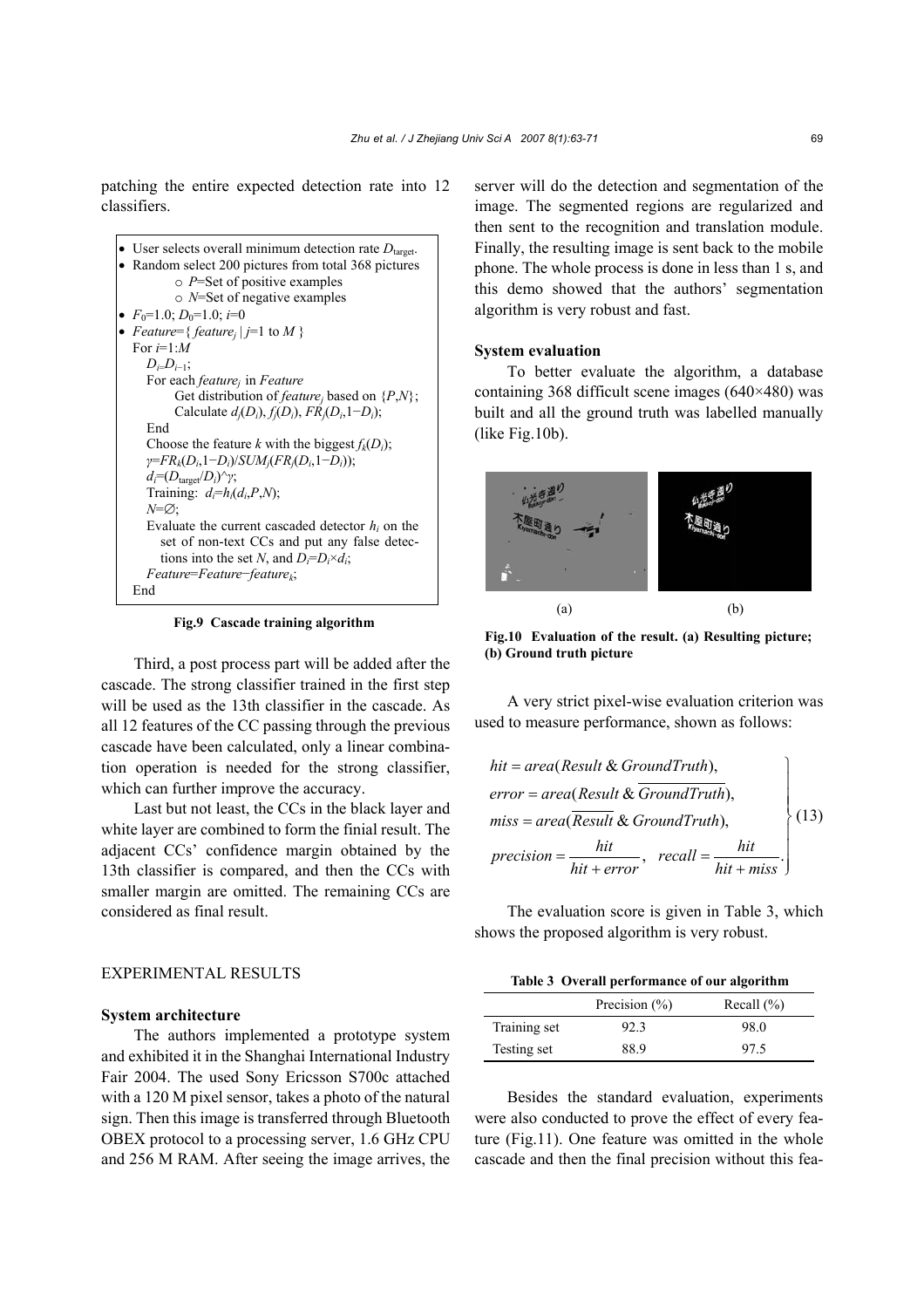ture was evaluated. It was found that without the edge contrast feature, the overall performance dropped sharply, which indicated the edge contrast feature contributes most to the performance. On the contrary, the geometric features contribute almost nothing in the precision.

The algorithm's average running time for processing one picture was 0.34 s. In a more detailed experiment, the features will be omitted one by one to see their contribution to the average running time. Fig.12 shows that without the geometric features, the running time increases to 1.72 s, indicating that the geometric features can effectively discard many non-text CCs at very small computational cost. On the contrary, stroke features are the most computationally demanding features, but thanks to the previous classifiers, it will just exam the most promising text CCs, so it will not impose great burden on the algorithm efficiency.



 **Fig.11 Effect proof for every feature** 



**Fig.12 Efficiency proof for every feature** 

## **CONCLUSION**

This paper presents a novel detection algorithm for scene text. In sum, this paper:

(1) Proposes a fast and robust decomposition method called NLNiblack;

(2) Proposes 12 novel features for connected component based detection method;

(3) Proposes an Adaboost modification to train the cascade on text detection problem;

(4) Proposes implementation of a fast and robust prototype system.

#### **References**

- Chen, B.T., Bae, Y., Kim, T.Y., 1999. Automatic Text Extraction in Digital Videos Using FFT and Neural Network. Proceedings of the IEEE International Fuzzy Systems Conference. Seoul, Korea.
- Clark, P., Mirmehdi, M., 2000. Finding Text Regions Using Localised Measures. Proceedings of the 11th British Machine Vision Conference, p.675-684.
- Doermann, D., Liang, J., Li, H., 2003. Progress in Camera-based Document Image Analysis. Proceedings of the 7th International Conference on Document Analysis and Recognition. Edinburgh, Scotland, **1**:606-616.
- Ferreira, S., Thillou, C., Gosselin, B., 2003. From Picture to Speech: An Innovative OCR Application for Embedded Environment. ProRISC 2003. Veldhoven, Netherland.
- Gao, J., Yang, J., 2001. An Adaptive Algorithm for Text Detection from Natural Scenes. CVPR 2001, p.84-89.
- Haritaoglu, I., 2001. Scene Text Extraction and Translation for Handheld Devices. CVPR 2001, p.408-413.
- Hasan, Y.M.Y., Karam, L.J., 2000. Morphological text extraction from images. *IEEE Transactions on Image Processing*, **9**(11): 1978-1983. [doi:10.1109/83.877220]
- Jie, S., Rehg, J.M., Bobick, A., 2004. Automatic Cascade Training with Perturbation Bias. CVPR 2004, **2**:276-283.
- Li, H., Doermann, D., Kia, O., 2000. Automatic text detection and tracking in digital video. *IEEE Transactions on Image Processing*, **9**(1):147-156. [doi:10.1109/83.817607]
- Shin, C.S., Kim, K.I., Park, M.H., Kim, H.J., 2000. Support Vector Machine-based Text Detection in Digital Video. Proceedings of the IEEE Signal Processing Society Workshop on Neural Networks for Signal Processing X, **2**:634-641.
- Viola, P., Jones, M., 2001. Robust Real-time Face Detection. ICCV01, **2**:747.
- Wang, K., Kangas, J., 2003. Character location in scene images from digital camera. *Pattern Recognition*, **36**(10): 2287-2299. [doi:10.1016/S0031-3203(03)00082-7]
- Winger, L., Robinson, J.A., Jernigan, M.E., 2000. Low-complexity character extraction in low-contrast scene images. *International Journal of Pattern Recognition and Artificial Intelligence*, **14**(2):113-135. [doi:10.1142/S021800 1400000106]
- Zhong, Y., Zhang, H.J., Jain, A.K., 2000. Automatical caption localization in compressed video. *IEEE Transactions on PAMI*, **22**(4):385-392.